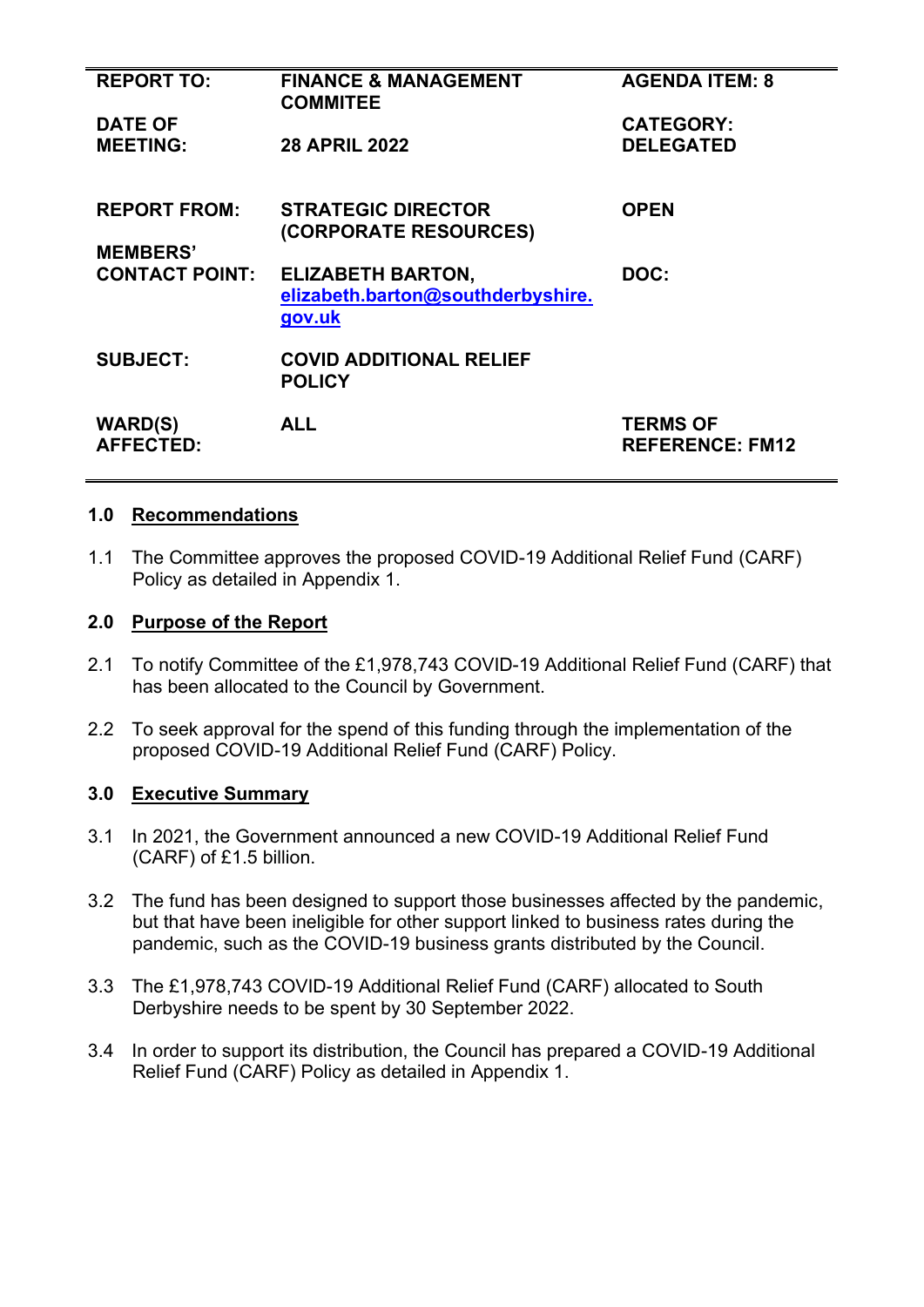# **4.0 Detail**

- 4.1 The Government has allocated £1,978,743 COVID-19 Additional Relief Fund (CARF) to South Derbyshire which must be spent no later than 30 September 2022.
- 4.2 The proposed policy (see Appendix 1) sets out how this funding will be used to reduce the Business Rates liability of businesses who were not eligible for other COVID-19 support linked to business rates during the pandemic, such as the business grants distributed by the Council
- 4.3 In order to be eligible for the relief, it is proposed that businesses will need to be able to demonstrate they were negatively impacted by COVID-19, in line with government guidance. Businesses will be required to provide a letter certified by a chartered accountant that outlines their turnover for 2019/2020 and 2020/2021 and demonstrates a turnover drop in 2020/2021.
- 4.4 Businesses will also be required to demonstrate they were trading during 2021/2022 (through the provision of a bank statement showing business income and outgoings).
- 4.5 Businesses that are in administration, liquidation, subject to a current strike off order, or entered into a CVA or IVA at any time during the course of 2020/2021 and 2021/22, will be excluded from eligibility for this relief.
- 4.6 Unlike the business grants, the relief will be initially used to reduce the Business Rates liability of the business for 2021/2022. If the business is up to date on their rates payments for this year, the funding will then be used to reduce any Business Rates debt from all previous years, relating to that business premises. If there is no debt outstanding, the relief will then be used to reduce the businesses' rates liability for 2022/2023. Only where a business is up to date with their Business Rates payments, will the business be able to request a refund through existing refund procedures.
- 4.7 The Council has identified approximately 630 businesses that may be eligible for the relief. In general, this will include businesses such as warehouses, offices and workshops, many of which are used by local businesses for manufacturing or engineering for example.
- 4.8 Each business will be written to in May 2022 and asked to submit their application no later than 30 June 2022.
- 4.9 Applications submitted without the correct evidence will not be considered as made until the required evidence is submitted. It is the responsibility of the business to ensure that the required evidence is submitted before the deadline date. If the evidence is not submitted by the deadline date, the business will not be eligible for an award. Late submission will not be grounds for appeal.
- 4.10 Once all applications have been received and assessed, the Council will determine the exact award amounts by distributing the funding out across the eligible businesses, based on the impact of COVID-19 on their business and in line with the methodology detailed at 4.11.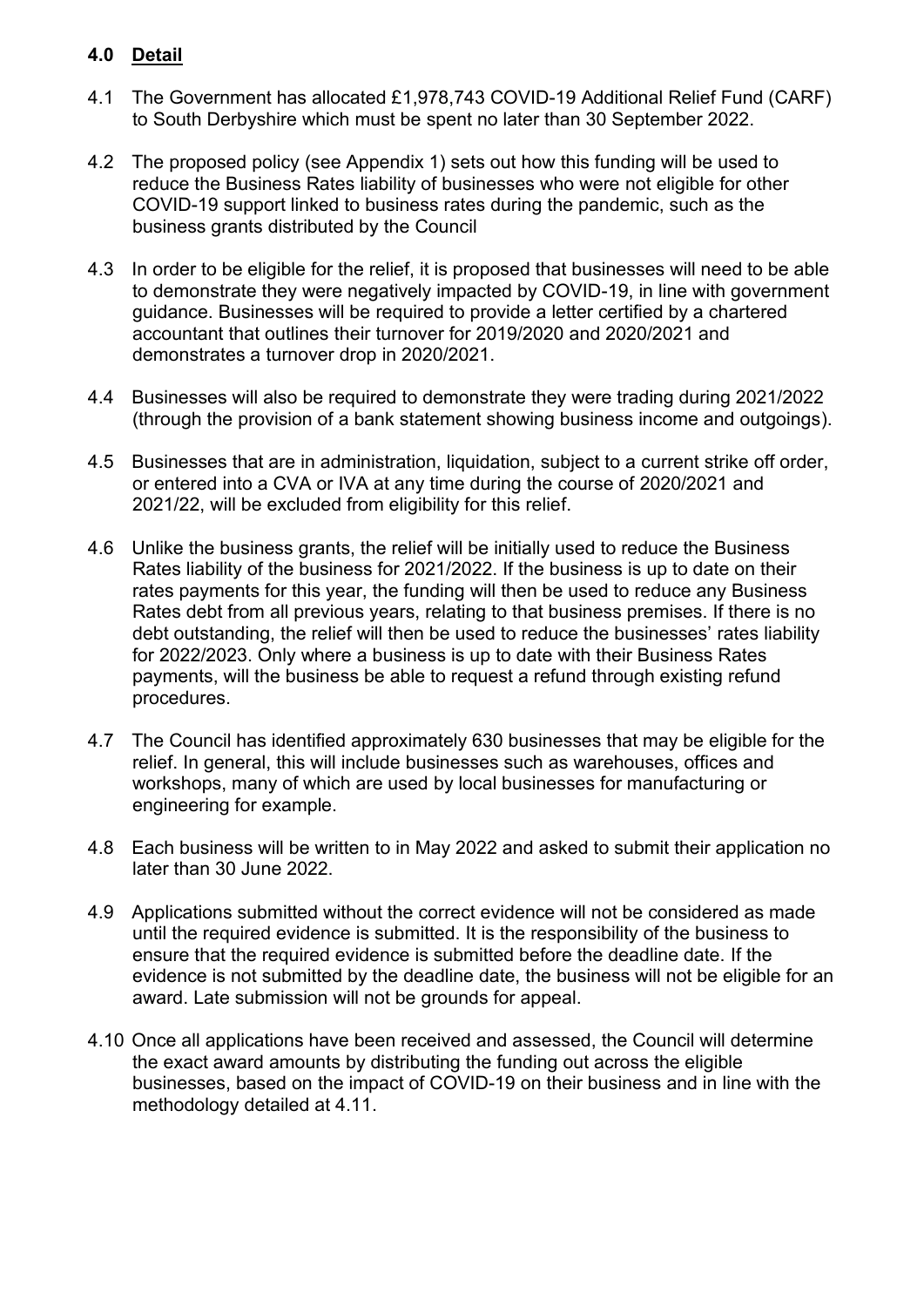4.11 It is anticipated that all applications will receive a minimum award of £1,000 or their net rates liability for 2021/2022 (whichever is the lowest), plus an additional award based on their remaining rates liability (if their net rates liability for 2021/2022 exceeds £1,000). The below table demonstrates the likely award methodology; however, this is subject to change as it will depend entirely on the number of applications the Council receives. Worked examples are included in Appendix 1 for illustrative purposes.

| Category                               | Anticipated award based on 2021/2022 net<br>rates liability*                                                                                                                                                                                                                                                    | <b>Criteria</b>                                                                                 |
|----------------------------------------|-----------------------------------------------------------------------------------------------------------------------------------------------------------------------------------------------------------------------------------------------------------------------------------------------------------------|-------------------------------------------------------------------------------------------------|
| Drop in<br>turnover<br>of up to<br>10% | If a business's net rates liability is less than £1,000,<br>the authority will fund the rates bill for 2021/2022 in<br>full.<br>If a business's net rates bill, is greater than $£1,000,$<br>they will receive £1,000, plus up to 10% of the<br>remaining rates liability (up to a total maximum of<br>£5,000). | <b>Based on reduction</b><br>of turnover for<br>financial year 20/21<br>as opposed to<br>19/20. |
| Drop in<br>turnover<br>of up to<br>30% | If a business's net rates liability is less than £1,000,<br>the authority will fund the rates bill for 2021/2022 in<br>full.<br>If a business's net rates bill, is greater than £1,000,<br>they will receive £1,000, plus up to 20% of the<br>remaining rates liability (up to a total maximum of<br>£5,000).   | <b>Based on reduction</b><br>of turnover for<br>financial year 20/21<br>as opposed to<br>19/20. |
| Drop in<br>turnover<br>of up to<br>50% | If a business's net rates liability is less than $£1,000,$<br>the authority will fund the rates bill for 2021/2022 in<br>full.<br>If a business's net rates bill, is greater than £1,000,<br>they will receive £1,000, plus up to 25% of the<br>remaining rates liability (up to a total maximum of<br>£5,000). | <b>Based on reduction</b><br>of turnover for<br>financial year 20/21<br>as opposed to<br>19/20. |
| Drop in<br>turnover<br>of over<br>50%  | If a business's net rates liability is less than £1,000,<br>the authority will fund the rates bill for 2021/2022 in<br>full.<br>If a business's net rates bill, is greater than £1,000,<br>they will receive £1,000, plus up to 30% of the<br>remaining rates liability (up to a total maximum of<br>£5,000).   | <b>Based on reduction</b><br>of turnover for<br>financial year 20/21<br>as opposed to<br>19/20. |

- 4.12 Final award\* amounts will not be confirmed until all applications are received, as the Council will aim to fully spend the available funding across all eligible businesses. The above percentages and maximum amounts could be subject to change up or down. If all potentially eligible businesses apply/are eligible, the grant relief provided could be lower than detailed in the above table. Any changes will be approved by the Council's Strategic Director (Corporate Services) in their role as Section 151 (Chief Finance) Officer.
- 4.13 The final distribution of the funding/award amounts granted to businesses via the relief will be approved by the Council's Strategic Director (Corporate Services).